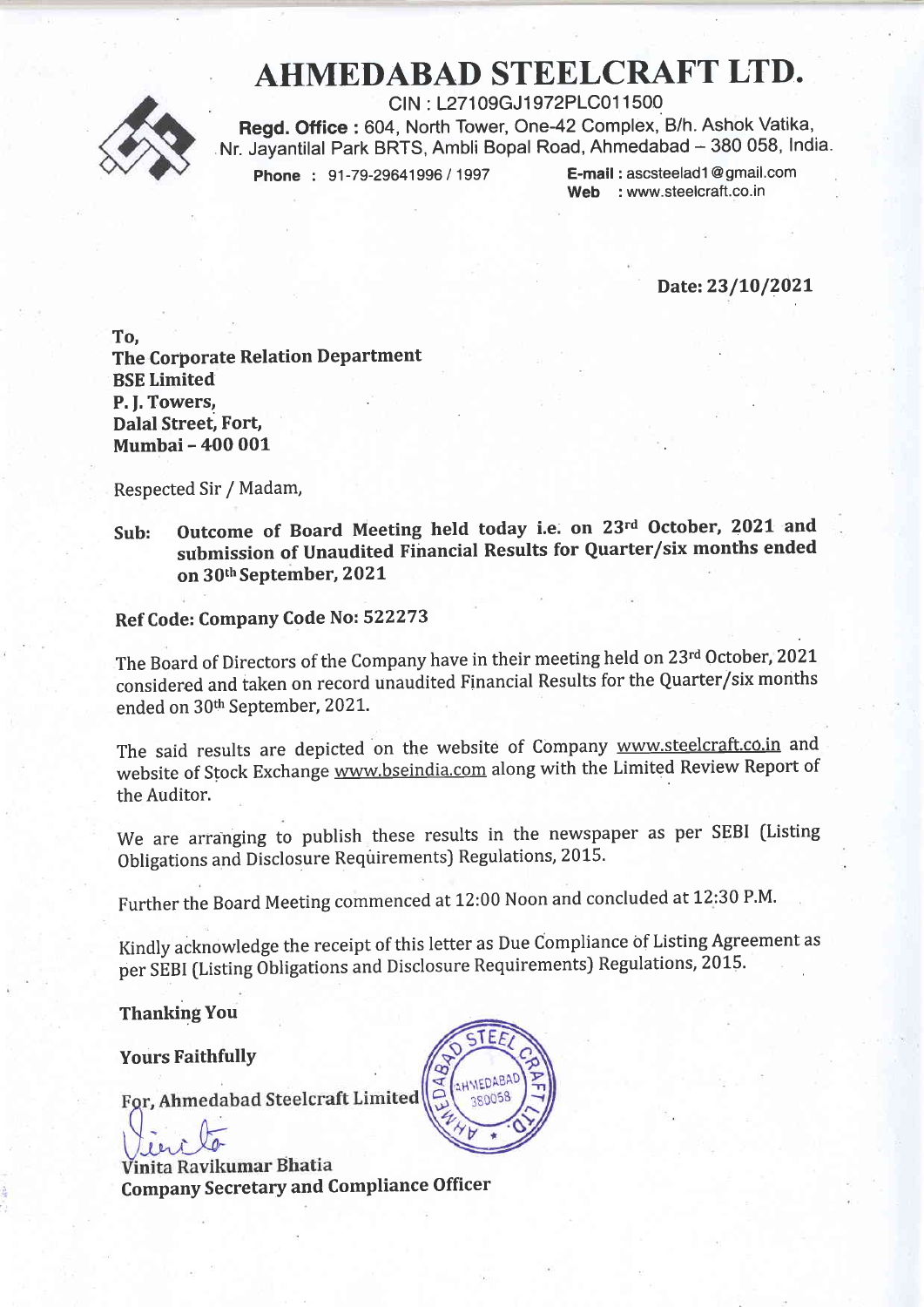# AHMEDABAD STEELCRAFT LTD.

CIN: L27109GJ1972PLC011500

Regd. Offi. :\_604 North Tower, One-42 Complex, B/h.Ashok Vatika, Nr.Jayantilal Park BRTS, Ambli Bopal Road, Ahmedabad - 380 058 (INDIA)<br>79-26401996/97, 26404223 E-mail :ascsteelad1@gmail.com

Ph.: 091-79-26401996/97, 26404223<br>Fax: 091-79-26404656

 $Web$ : www.steelcraft.co.in

STATEMENT OF STANDALONE UN-AUDITED FINANCIAL RESULTS FOR THE QUARTER AND HALF YEAR ENDED ON 30<sup>th</sup> SEPTEMBER, 2021.

(Rs.In Lacs)

|                                                                                  | Quarter ended on (Un-Audited) |                          | <b>Half Year ended on</b> |                              | <b>Year ended</b><br>0 <sub>n</sub><br>(Audited) |                          |
|----------------------------------------------------------------------------------|-------------------------------|--------------------------|---------------------------|------------------------------|--------------------------------------------------|--------------------------|
|                                                                                  | 30.09.2021                    | 30.06.2021               | 30.09.2020                | 30.09.2021                   | 30.09.2020                                       | 31.03.2021               |
| <b>Income:</b>                                                                   |                               |                          |                           |                              |                                                  |                          |
| Net Sales/Income from Operations<br>including Export Incentives                  | 1.85                          | 1.17                     | $(-)$ 42.65               | 3.03                         | 156.01                                           | 193.62                   |
| Other Income * (including Share<br>of Profit from Partnership Firms<br>& LLP)    | 12.45                         | 11.65                    | 35.47                     | 24.09                        | 46.11                                            | 109.62                   |
| <b>Total Income</b>                                                              | 14.30                         | 12.82                    | $(-) 7.18$                | 27.12                        | 202.12                                           | 303.24                   |
| <b>Expenses:</b>                                                                 |                               |                          |                           |                              |                                                  |                          |
| Cost of materials consumed                                                       | -                             | $\overline{\phantom{a}}$ |                           | $\qquad \qquad \blacksquare$ |                                                  |                          |
| Purchase of Traded goods                                                         |                               |                          | $(-)$ 41.65               |                              | 139.45                                           | 163.29                   |
| Change in inventories of finished<br>goods, work in progress & stock<br>in trade |                               |                          |                           |                              | 0.18                                             | 0.18                     |
| <b>Employees benefits expenses</b>                                               | 17.77                         | 17.55                    | 19.09                     | 35.32                        | 41.04                                            | 77.19                    |
| <b>Finance Costs</b>                                                             | 0.91                          | 0.21                     | 0.44                      | 1.11                         | 0.83                                             | 1.28                     |
| Depreciation, Depletion<br>&Amortisation expenses                                | 4.82                          | 4.82                     | 4.87                      | 9.65                         | 9.92                                             | 19.70                    |
| Other Expenditure                                                                | 16.71                         | 12.80                    | 17.03                     | 29.51                        | 33.87                                            | 75.12                    |
| <b>Total Expenses</b>                                                            | 40.21                         | 35.38                    | $(-) 0.22$                | 75.59                        | 225.29                                           | 336.76                   |
| Profit(+)/Loss(-) before<br>exceptional item and tax                             | $(-)$ 25.91                   | $(-)$ 22.56              | $(-)$ 6.96                | $(-)$ 48.47                  | $(-) 23.17$                                      | $(-)33.53$               |
| <b>Exceptional Items</b>                                                         |                               |                          |                           |                              |                                                  |                          |
| Profit (+)/Loss(-) before tax                                                    | $(-)$ 25.91                   | $(-)$ 22.56              | $(-)$ 6.96                | $(-)$ 48.47                  | $(-) 23.17$                                      | $(-)33.53$               |
| <b>Tax Expenses</b><br><b>Current Tax</b><br>Deferred Tax Liability / (Assets)   | 1.05                          | 1.05                     | 1.27                      | 2.09                         | $(-) 11.40$                                      | $(-)$ 10.93              |
| Net Profit (+)/Loss(-) for the                                                   | $(-)$ 26.96                   | $(-) 23.61$              | $(-) 8.23$                | $(-)$ 50.56                  | $(-) 11.77$                                      | $(-)$ 22.60              |
| Period/Year                                                                      |                               |                          |                           |                              |                                                  |                          |
| <b>Other Comprehensive Income</b>                                                | 17.89                         | 25.44                    | 22.24                     | 43.33                        | 60.56                                            | 102.08                   |
| <b>Total Comprehensive Income</b><br>for the Period/Year                         | $(-) 9.07$                    | 1.83                     | 14.01                     | $(-) 7.23$                   | 48.79                                            | 79.48                    |
| Paid up Equity Share Capital<br>Face Value of Equity Share<br>Capital            | 409.20<br>Rs. 10/-            | 409.20<br>Rs. 10/-       | 409.20<br>Rs. 10/-        | 409.20<br>Rs. 10/-           | 409.20<br>Rs. 10/-                               | 409.20<br>Rs. 10/-       |
| Other Equity (Excluding<br>revaluation reserves)                                 | $\overline{\phantom{0}}$      |                          | -                         | $\blacksquare$               | -                                                | 2147.48                  |
| Earning Per Share (Rs/equity)<br>(Non Annualised)                                |                               |                          |                           |                              |                                                  |                          |
| <b>Basic</b><br>Diluted                                                          | $(-)$ 0.66<br>$(-)$ 0.66      | $(-)$ 0.58<br>$(-) 0.58$ | $(-)$ 0.20<br>$(-)$ 0.20  | $(-) 1.24$<br>$(-) 1.24$     | $(-) 0.29$<br>$(-) 0.29$                         | $(-)$ 0.55<br>$(-)$ 0.55 |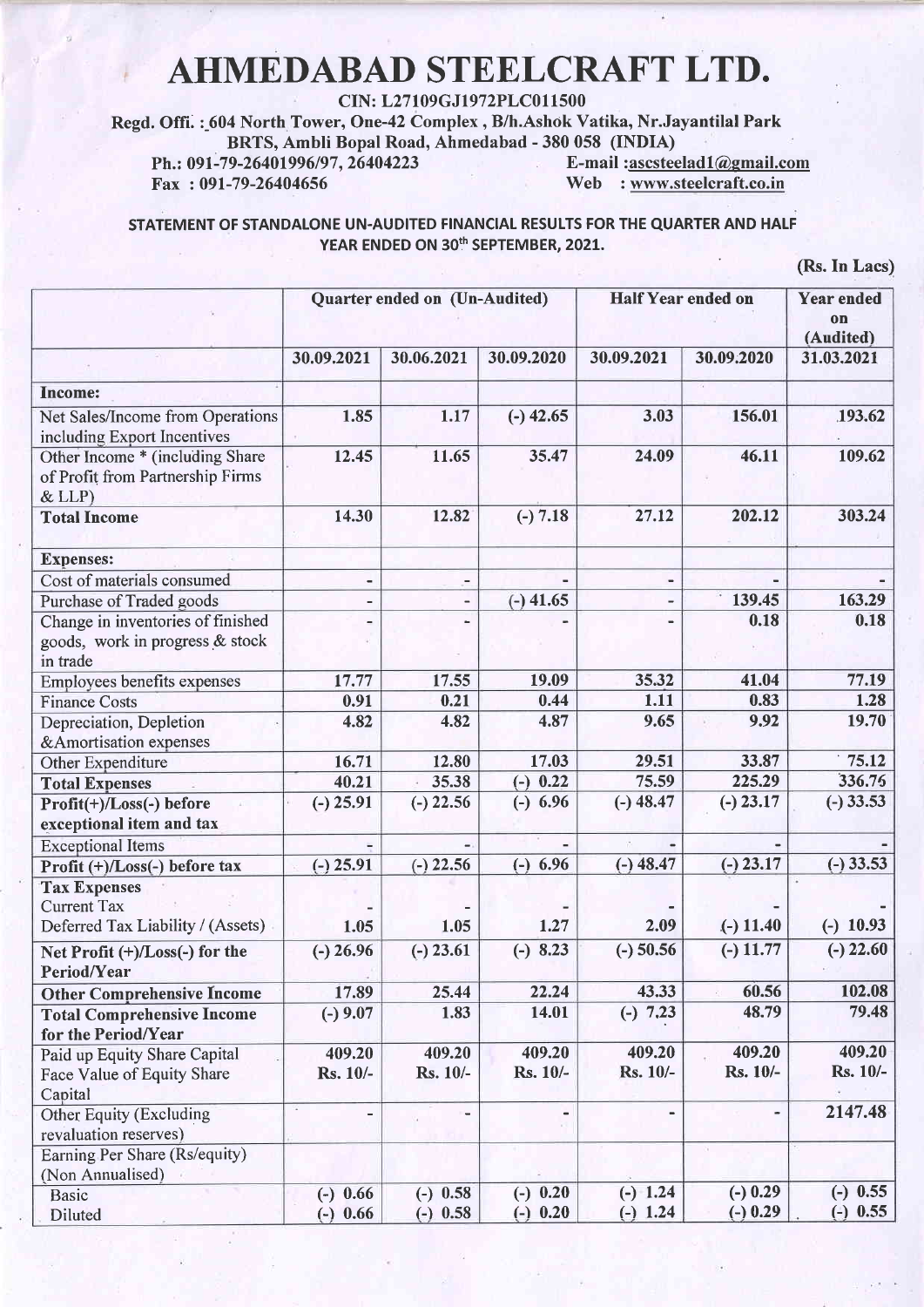## STATEMENT OF ASSETS AND LIABILITIES

(Rs.in Lacs)

| <b>Particulars</b>                         | As at<br>30-09-2021 (Un- | As at<br>31-03-2021 |  |
|--------------------------------------------|--------------------------|---------------------|--|
|                                            | Audited)                 | (Audited)           |  |
| <b>ASSETS:</b>                             |                          |                     |  |
| <b>Non Current Assets</b>                  |                          |                     |  |
| Property, Plant & Equipment                | 308.99                   | 317.62              |  |
| <b>Investment Property</b>                 | 100.59                   | 101.57              |  |
| Other Intangible assets                    | 0.23                     | 0.27                |  |
| <b>Financial Assets</b>                    |                          |                     |  |
| Investments                                | 1560.98                  | 1485.88             |  |
| Loan & advances                            | 185.57                   | 183.98              |  |
| <b>Other Non Current Assets</b>            | 56.92                    | 56.92               |  |
| <b>Current Assets</b>                      |                          |                     |  |
| Inventories                                |                          |                     |  |
| <b>Financial Assets</b>                    |                          |                     |  |
| <b>Trade Receivables</b>                   | 136.36                   | 154.46              |  |
| Cash & Cash Equivalents                    | 14.80                    | 22.62               |  |
| <b>Other Bank Balances</b>                 | 194.84                   | 174.85              |  |
| Loans & Advances                           | 93.58                    | 82.88               |  |
| <b>Other Current Assets</b>                | 47.18                    | 46.12               |  |
| <b>TOTAL ASSETS</b>                        | 2700.04                  | 2627.17             |  |
| <b>EQUITY AND LIABILITIES</b>              |                          |                     |  |
| $(1)$ Equity                               |                          |                     |  |
| <b>Equity Share Capital</b>                | 409.20                   | 409.20              |  |
| <b>Other Equity</b>                        | 2142.10                  | 2147.48             |  |
| (2) Liabilities                            |                          |                     |  |
| <b>Financial Liabilities</b>               | 12.11                    | 11.77               |  |
| Deferred Tax Liabilities (Net)             | 25.08                    | 22.99               |  |
| <b>Other Non Current Liabilities</b>       | 2.80                     | 3.17                |  |
| (3) Current Liabilities                    |                          |                     |  |
| <b>Financial Liabilities</b>               |                          |                     |  |
| <b>Trade Payables</b>                      |                          |                     |  |
| -Total Outstanding Dues of Micro           |                          |                     |  |
| Enterprises and Small Enterprises,         |                          |                     |  |
| -Total outstanding dues of creditors other | 18.97                    | 19.07               |  |
| than micro enterprises and small           |                          |                     |  |
| <b>Other Current Liabilities</b>           | 89.78                    | 13.49               |  |
| <b>TOTAL EQUITY AND LIABILITIES</b>        | 2700.04                  | 2627.17             |  |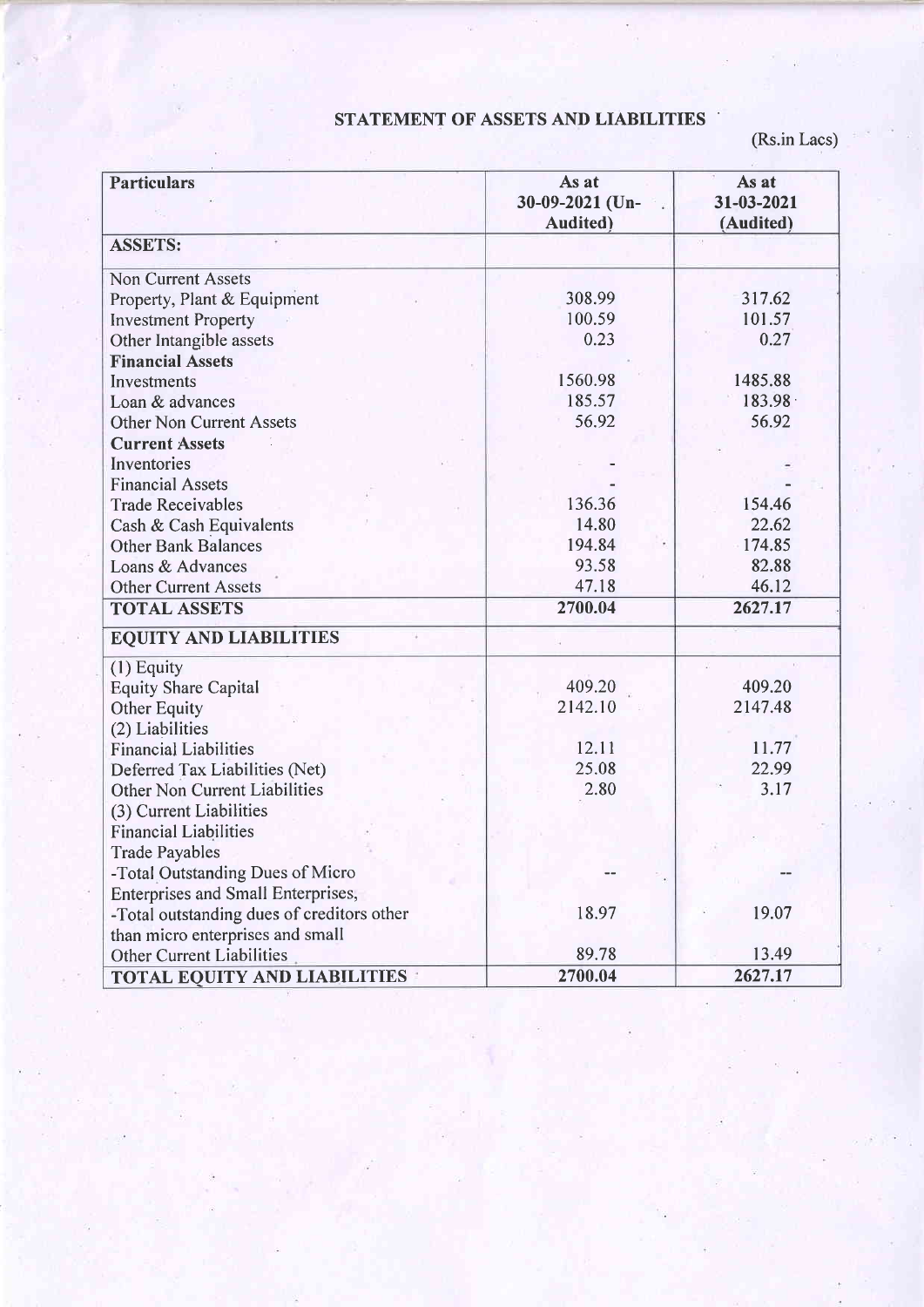#### (Rupees in Lacs) Particulars **For the year half** year ended 30th September, 2021 (Un-audited) For the year half year ended 30<sup>th</sup> September, 2020 (Un-audited) A. Cash flow from operating activities Net Profit After tax Adjustments for: Depreciation and amortisation Finance costs Interest income Rent Income Dividend received from Non-current Investments Operating Profit / (loss) before Working Capital Changes Changes in working capital: Adjustments for (increase) / decrease in operating assets: Inventories Trade receivables Other current assets Short-term loans and advances Financial Asset Adjustments for increase / (decrease) in operating liabilities: Trade payables Other current liabilities Financial Liabilities Other Non-Current Liabilities Direct Tax Paid (Net of Refund) Net cash flow from / (used in) operating activities (A) B. Cash flow from investing activities Sale of Investments in Shares Sale of Mutual Fund Proceed from investment in Partnership/LlP Investment in Partnership/LLP Advance refunded Proceed from\Deposit in Bank Deposits (other balances) Purchased of Fixed Assets Dividend received from Non-current lnvestments Rent received Interest received Net cash flow generated/ (used in) investing activities (B) C. Cash flow from financing activities Dividend paid . Tax on Equity Dividend Finance cost Net cash flow generated/ (used in) financing activities (C) Net increase/(decrease) in Cash and cash equivalents  $(A+B+C)$ Cash and cash equivalents at the beginning of the year Cash and cash equivalents at the end of the year \* Components of Cash & Cash Equivalents (a) Cash on hand (b) Balances with banks (i) In current accounts (ii) In deposit accounts (48.47) 9.65 l.1l (5.77)  $(16.94)$ (1.38) (13.33) (61,80) r8.10 (1.07)  $(10.70)$ (0.10) 76.29 (0.37) 20.35 245.04 156.02  $(432.50)$ 0.26  $(19.98)$ 1.38 . 16.94 5.77  $(27.07)$  $(1.11)$  $(1.11)$ (7,83) 22.62 14.80 0.06 14.74  $(23.17)$ 9.92 0.83 (6.08) (3.91) 0.76 (22.41) 0.18 34.49 (5.12) (18.01)  $(0.53)$  $(12.27)$ (5.3s) 15.00  $(14.02)$ 0.73 43.28 (38.12) 4.44 0.002 0.63 3.91 6.08 20.96 (0.83) (0.83) 6.11 22.78 28.89 0.99 27.90

14.80

28.89

## CASH FLOW STATEMENT FOR THE HALF YEAR ENDED ON 30<sup>th</sup> SEPTEMBER, 2021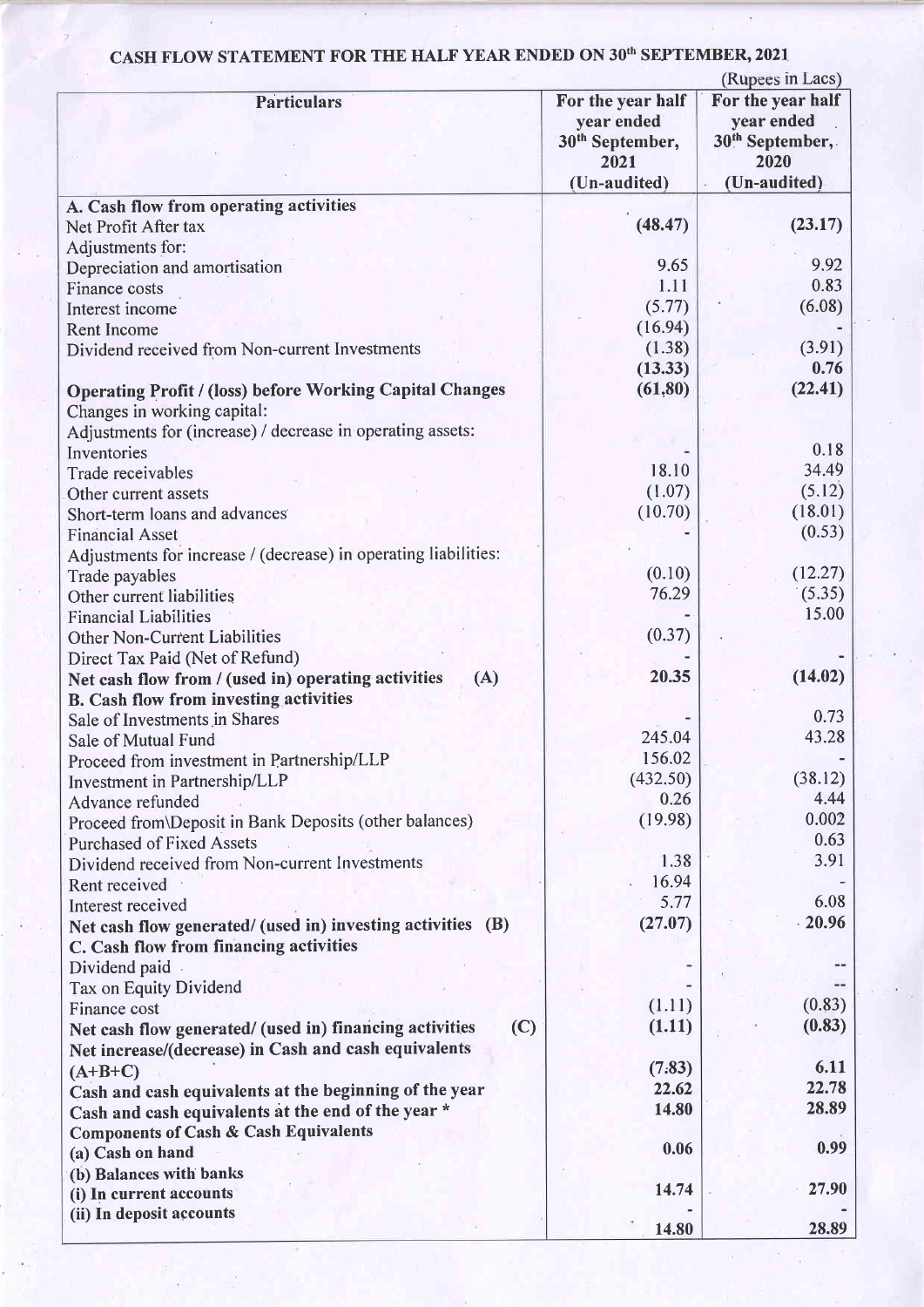### Notes:

- l. These Unaudited results were reviewed by the Audit Committee and taken on record at the meeting of the Board of Directors of the Company held on 23<sup>rd</sup> October, 2021. The statutory auditors have carried out a "Limited Review" of financial results for the period ended 30<sup>th</sup> September, 2021.
- 2. The Company's operations fall under single segment i.e. M.S. Window, Door and Ventilator Sections (Non-Alloy). Considering the nature of company business and operations, as well as based on review of operating result, there is only one reportable segment in accordance with requirements of Ind  $As - 108$  "Operating segment".
- 3. The Company is engaged in trading of M.S. Window, Door and Ventilator Sections (Non-Alloy) & Merchant Trade Activities. Besides the Company has share in Partnership engaged in Land development and real estate activities. Further the Company has also done investment in Body Corporate promoted by the Company in Mongolia jointly with other parties. The body corporate in which the investment is made is engaged in mining activities.
- 4. The Company has considered the possible effects that may result from Covid-I9.pandemic in the preparation of these financial Results. The impact of pandemic on the Company's financial results in subsequent periods is highly dependent on the situations as they evolve, and the eventual impact may differ from that estimated as at the date of approval of these financial Results.
- 5. The Statement of Cash Flows has been prepared under the Indirect method as set out in Ind AS 7 on Statement of Cash Flows notified under Section 133 of The Companies Act 2013, read together with Paragraph 7 of the Companies (lndian Accounting Standard) Rules 2015 (as amended).
- The figures for quarter ended  $30<sup>th</sup>$  September, 2021 are balancing figure between the unaudited figures of half year and reviewed half year to date figures up to first quarter of the Financial Year. 6.
- Figures for previous period/ year have been regrouped / re-arranged, wherever necessary. 7.

For. Ahmedabad Steelcraft Ltd.

able & hall

Ashok C. Gandhi Chairman (DIN 00022507)

Date: 23-10-2021 Place : Ahmedabad